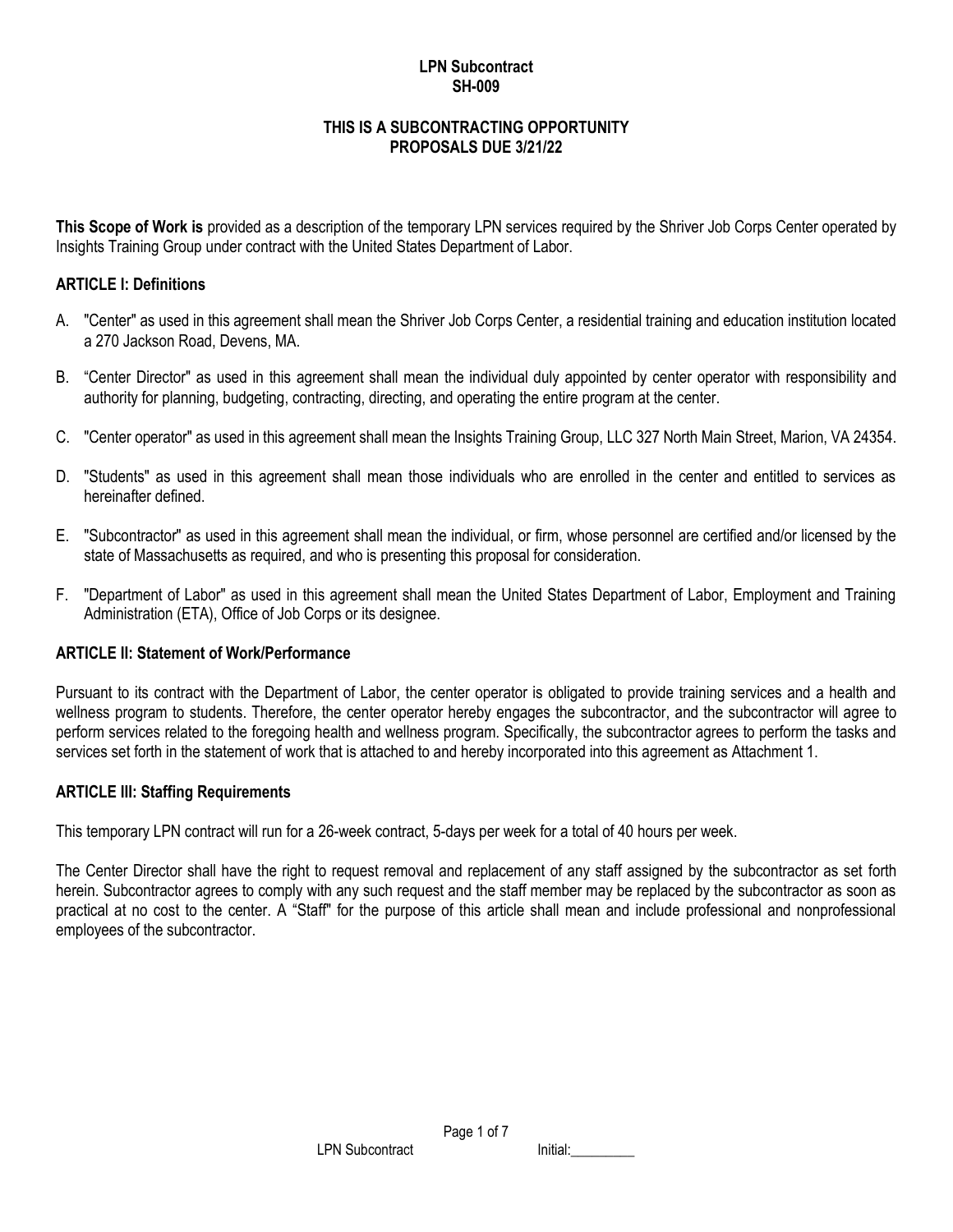#### **ARTICLE IV: Period of Performance**

This contract will be for 26-week, 5-days per week for a total of 40 hours per week.

The parties mutually agree that this agreement shall be in effect from the point when an award notification is provided to the subcontractor by the Center's Purchasing Agent.

#### **ARTICLE V: Compensation/Payment/Limitation**

### **A. Compensation**

Remuneration for services rendered will be at a dollar-per-hour rate for:

A 26-week contract, 5-days per week for a total of 40 hours per week.

#### **B. Payment**

Payment shall be made within thirty (30) days of receipt by the center operator of an acceptable invoice.

### **ARTICLE VI: Indemnification and Insurance**

The subcontractor does hereby agree to indemnify and hold harmless the center operator; the center; the Department of Labor and their officers, agents, and employees from any claim, action, lawsuit or liability for injury or damage to any person or property arising out of performance of this agreement. The subcontractor is required to maintain a current professional liability policy with a limit of at least \$1,000,000 per claim, \$3,000,000 annual aggregate.

### **ARTICLE VII: Independent Contractor**

This agreement is not intended by the parties to constitute or create a joint venture, partnership, formal business organization of any kind, or employer/employee relationship between the parties, and the rights and obligations of all parties shall be only those expressly set forth herein. Neither party shall have authority to bind the other except to the extent authorized herein. The parties to this agreement shall remain as independent contractors at all times, and neither party shall act as the agent for the other.

Subcontractor shall secure and keep current, at its own expense, all licenses and other certifications required by law or otherwise necessary to fulfill the statement of work. Subcontractor shall be solely and exclusively liable to third parties for all costs incurred by the subcontractor and for all claims of damage against the subcontractor arising out of or based on subcontractor's performance of this agreement, and is responsible for maintaining proper insurance, at the subcontractor's sole expense, to cover any and all such contingencies. Subcontractor shall also assume full responsibility for payment of any and all federal, state, and local taxes or contributions imposed or required under unemployment insurance, social security, and income tax laws, with respect to subcontractor's performance under this agreement.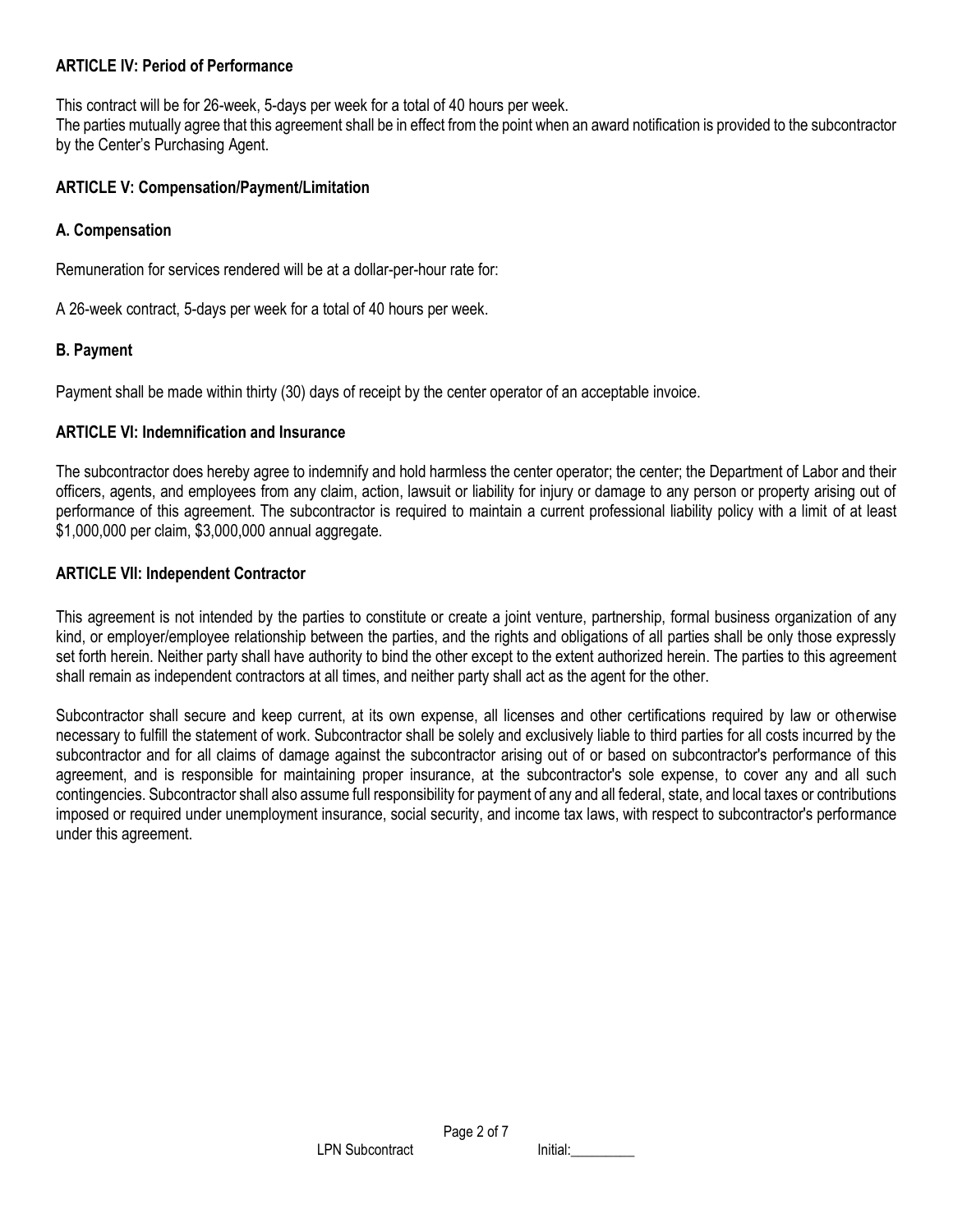### **ARTICLE VIII: Termination of Agreement**

This agreement may be terminated by the center operator, Department of Labor, or subcontractor upon thirty (30) days written notice. The notice shall be effective on the same date as duly posted in the United States mail, certified, addressed and postage paid. The notice shall be sent to the affected parties at:

| Shriver Job Corp Center<br>Attn: Center Director<br>270 Jackson Road<br>Devens, MA 01434 |
|------------------------------------------------------------------------------------------|
| Insights Training Group, LLC<br>327 N. Main Street<br>Marion, VA 24354                   |
|                                                                                          |
|                                                                                          |

The center operator also reserves the right to terminate this agreement, in whole or in part, with or without notice.

#### **ARTICLE IX: General Provisions**

The parties agree that the following provisions are applicable to this agreement:

- A. That the subcontractor agrees to perform its services in accordance with professional standards and policies, procedures, and guidelines as may be established, from time to time, by the Department of Labor and/or the center operator. The subcontractor further agrees and acknowledges that the Department of Labor and the center operator reserve the right to change, modify, alter, and revoke the said policies, procedures, and guidelines.
- B. That no services under this agreement shall be delegated or subcontracted without the express written permission of the center operator.
- C. That the center operator may at any time, by written order, make reasonable requests for amendments and additions, within the general scope of this agreement, in the definition of services and tasks to be performed, the time, and the place of performance thereof.
- D. That the subcontractor shall maintain confidential health records on each student. These records shall be maintained in accordance with all Department of Labor and Job Corps standards and shall be the property of the Department of Labor.
- E. That the subcontractor shall make no public statements with respect to this agreement or its work there under and shall issue no public statements or advertising or conduct research related thereto without the prior written approval of the Center Director and the Department of Labor.
- F. That the subcontractor shall provide the center operator with current copies of professional licenses and insurance certificates.
- G. That it is understood and agreed that the services provided by subcontractor are subject to monitoring and review by the Department of Labor.
- H. That this agreement is subject to the terms and conditions of the center operator's prime contract and certain provisions contained therein may be applicable to subcontractor. It is hereby understood and agreed that the provisions set forth in Attachment 2, if any, are hereby incorporated into this agreement by reference and shall have the same force and effect as though set out in full text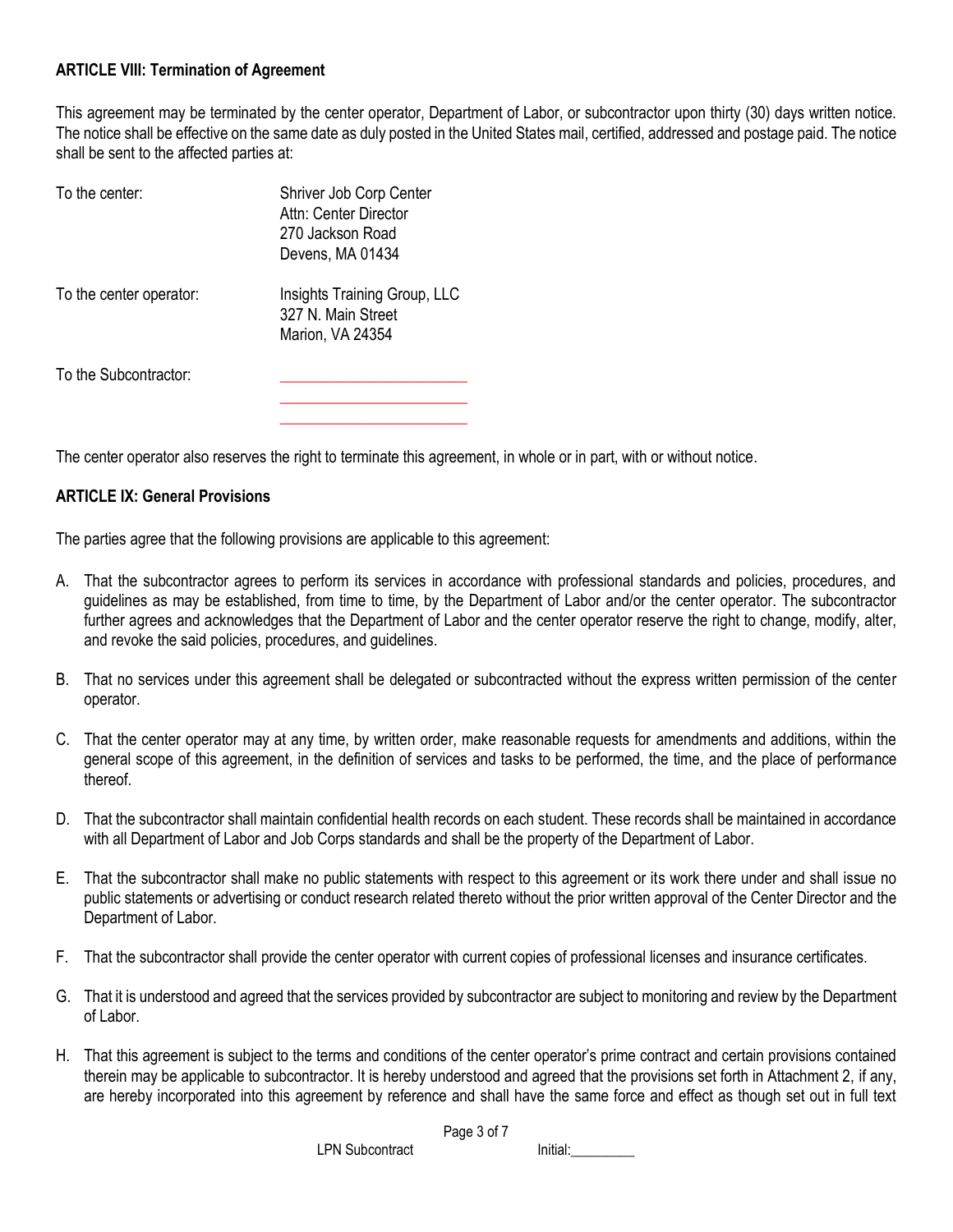herein.

- I. The agreement shall be construed and enforced in accordance with the laws of the state of Massachusetts.
- J. If any term or provision of this agreement is held to be illegal, invalid, void, and/or unenforceable, for any reason, such term or provision shall be fully severable; this agreement shall be construed and enforced as if such illegal, invalid, void, and/or unenforceable term or provision had never comprised a part of this agreement; and the remaining terms and provisions of this agreement shall remain in full force and effect.
- K. This agreement can only be modified in writing executed by each of the parties or their authorized agents.
- L. This writing is intended by the parties to .be the final expression of their agreement and is a complete and exclusive statement of its terms, and all communications, negotiations, considerations, and representations, whether written or oral, between the parties with respect to the subject matter of this agreement are incorporated. Other than as specifically set forth in this agreement, no representations, understandings, and/or agreements have been made or relied upon in the making of this agreement.
- M. Evaluation of Award:

Insights Training group, LLC anticipates the award of a single contract to the responsible offeror whose proposal is responsive to the scope of work and is determined to be the best value. Selection of the best value is determined through the process of evaluating strengths and weaknesses of each Offeror's proposal in accordance with the evaluation criteria stated herein.

In determining the best value, credentials are more important than past performance. Credentials and past performance combined are more important that cost.

Insights Training Group, LLC is more concerned with obtaining a proposal demonstrating superior credentialing and past performance than making an award at the lowest evaluated cost. Thus, the closer or more similar in merit that the Offeror's credentials and past performance are evaluated to be the more likely the evaluated cost may be the determining factor in selection for award. However, Insights Training group, LLC will not make an award at the premium in cost that it considers disproportionate to the benefits associated with the evaluated superiority of the Offeror's credentials and past performance.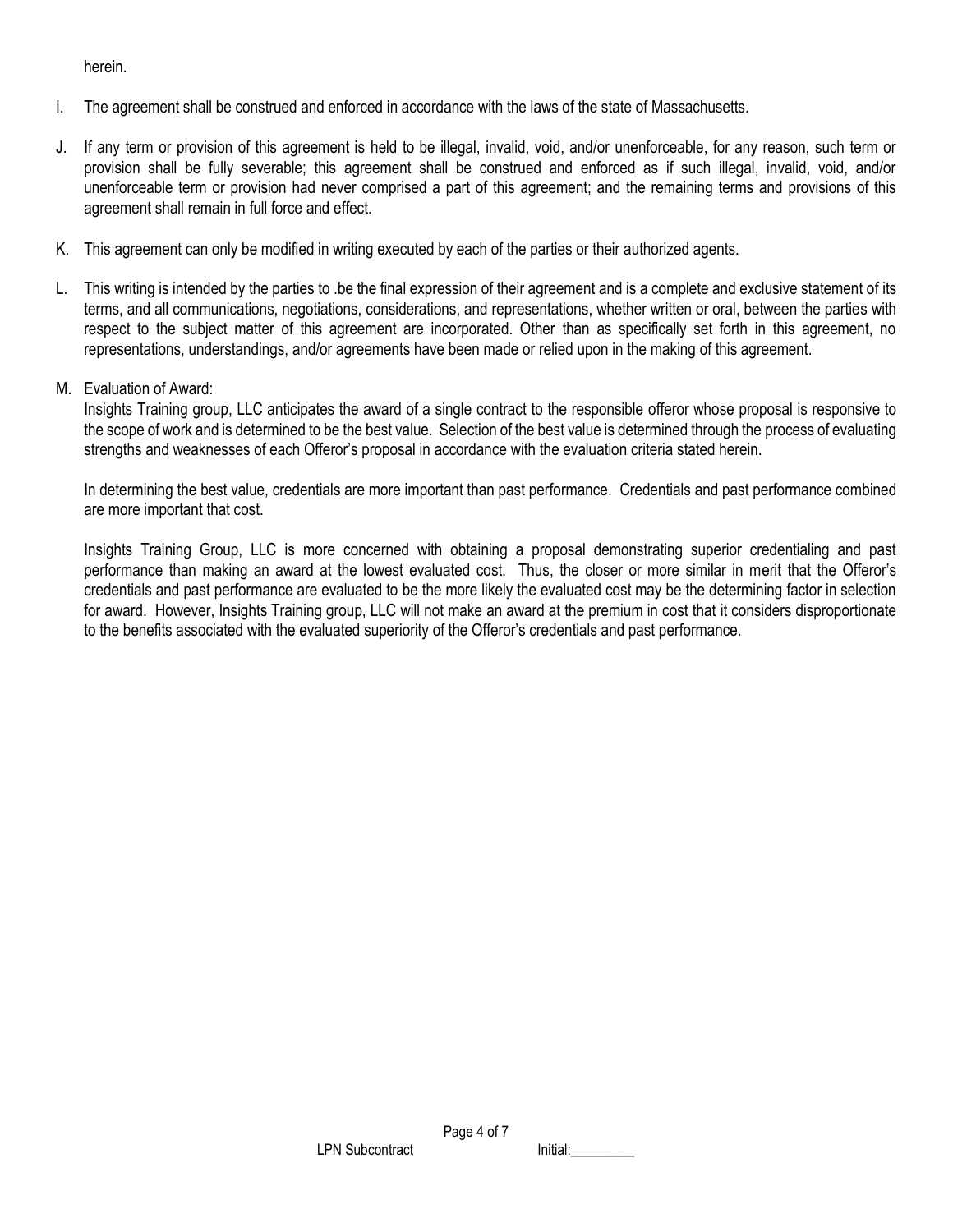## Attachment 1 **LPN STATEMENT OF WORK**

## **Section A**

Assists the Health and Wellness Director in planning, implementing, and evaluating an efficient wellness program consistent with the students' needs and Job Corps goals and objectives.

- Performs duties under the supervision of the Health and Wellness Director.
- Responsible for ensuring doctor's orders are followed in the Wellness Center and the care of all patients as prescribed.
- Maintains charts on all patients and compiles medical and dental records of terminated students.
- Notifies residential personnel of released patients.
- Maintains a record of all admissions and dismissals.
- Compiles various logs, records and reports, for example, wellness use, examinations and medication use.
- Maintains a record of all calls to on-call medical personnel.
- Dispenses prescribed medication.
- Assists with cursory examinations, sick call and wellness care.
- Serves as on-call nurse when schedules.
- Works to ensure performance management standards are met.
- Ensures that required property (equipment) controls are adhered to.
- Maintains current knowledge in CPR and First Aid
- Ensures that the facility is clean and safe at all times.
- Monitor's area of responsibility to ensure timely and high-quality services.
- Works toward meeting performance management goals.
- Follows CDSS plan and Code of Conduct system daily.
- Complies with all DOL guidelines, OFCCP regulation, Job Corps notices and bulletins, and Center policies and procedures.
- Maintains good housekeeping in all areas and complies with safety practices.
- Models, mentors, monitors appropriate Career Success Standards.
- Participation in PRH mandated staff training is mandatory.
- Perform other duties as assigned.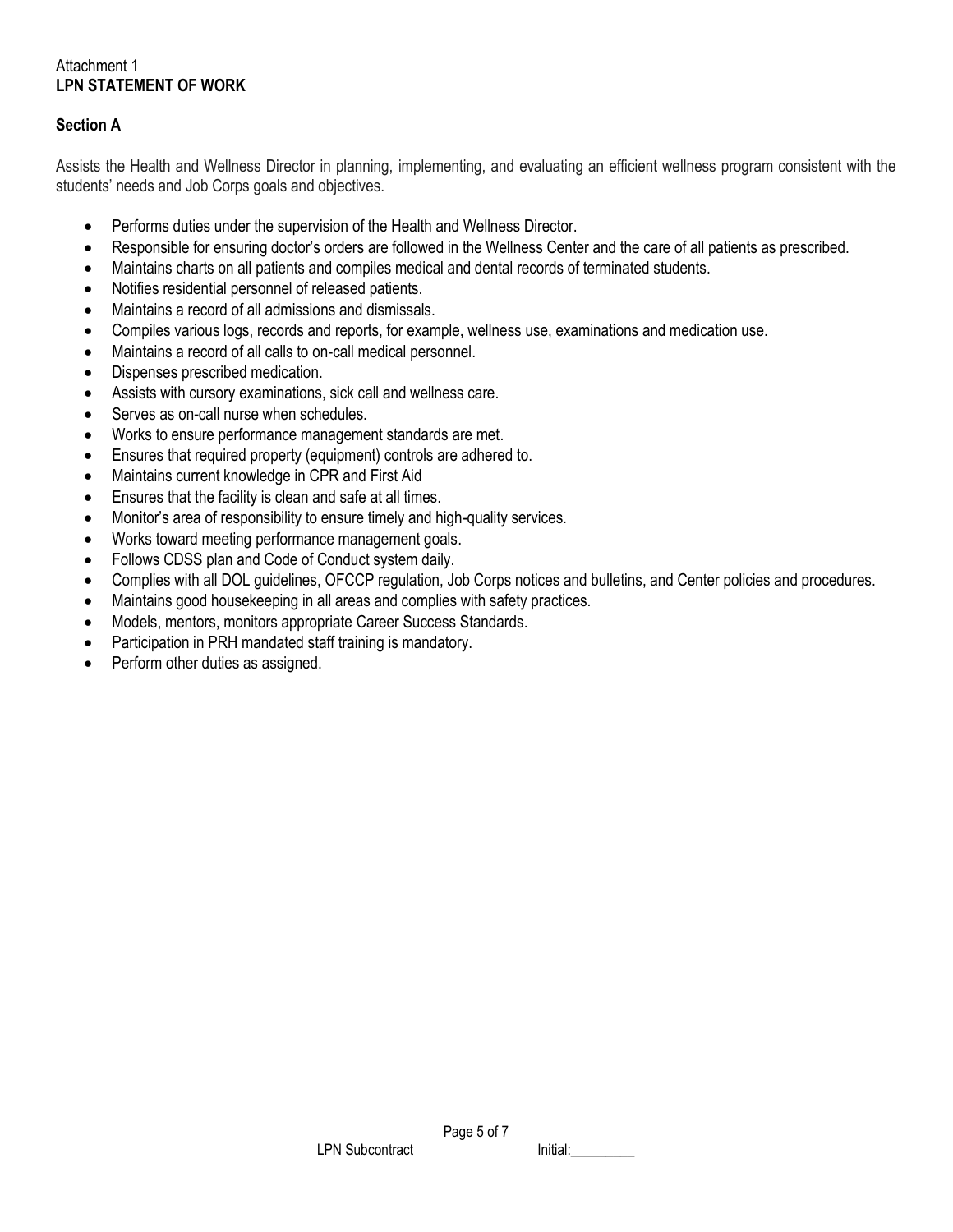# Attachment 2 **TERMS AND CONDITIONS**

Insights Training Groups, LLC Terms and Conditions can be found on Insights Website at [www.insightsllc.net.](http://www.insightsllc.net/)